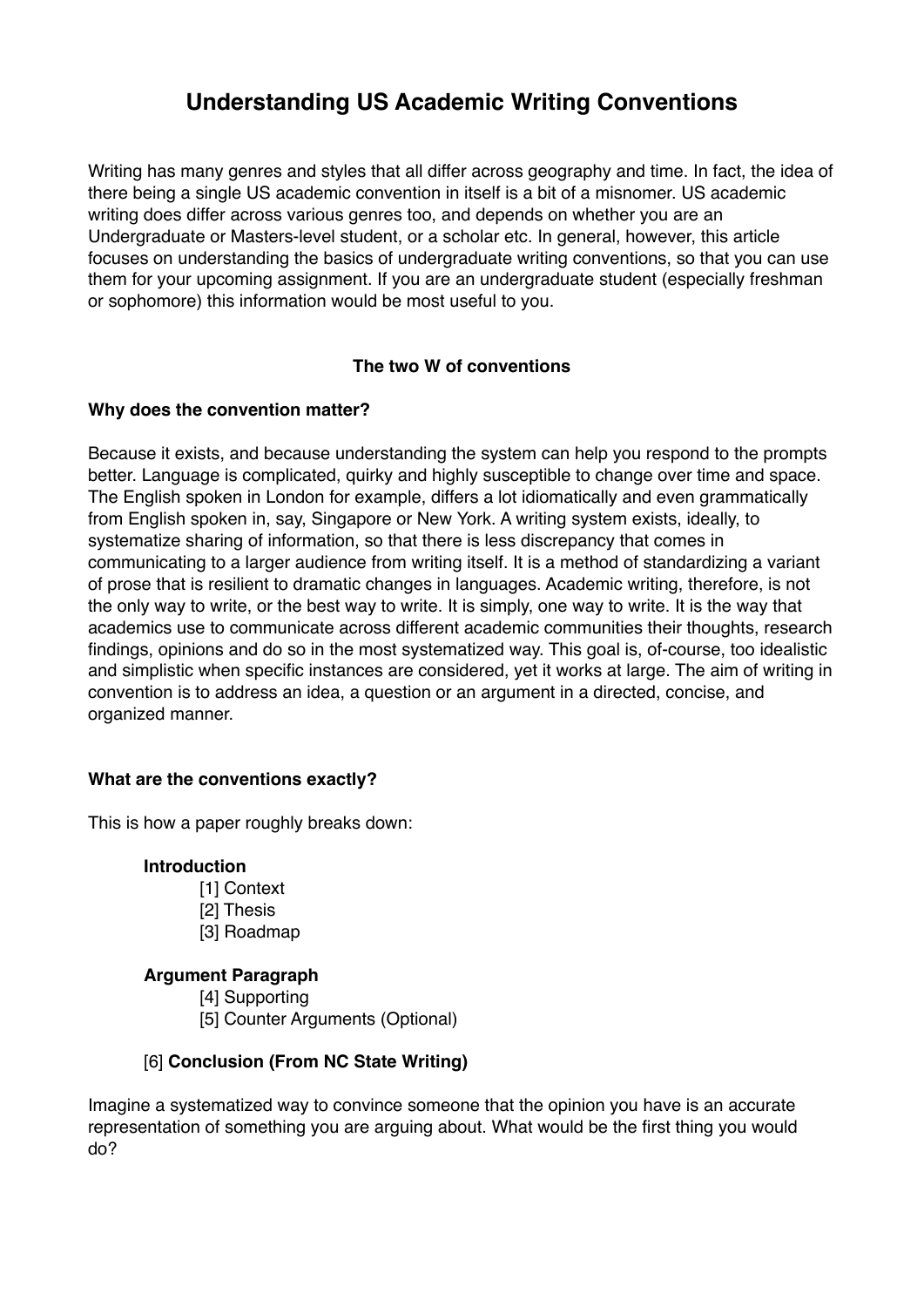[1] Assuming that this person is generally aware about the topic at hand, our best bet would be to provide a context to this person that helps them align their view of the said issue with yours. In short, context and introduction at large is a useful tool to help the audience situate themselves to your logic of reasoning before you begin to lay out your arguments. The best strategy therefore is to begin broadly, as a means to connect with the audience, slowly narrowing your focus such that the readers are able to align themselves to your line of reasoning.

[2] Now that you have introduced your line of reasoning, it seems natural to present your argument in its bare minimum. This is called a thesis and our team has already covered this topic. Check *How to create an effective thesis on our* website.

[3] With your argument introduced, it works to divide one's argument into simplified sub-sections that, at large, make a case in favor of your argument. We will talk about that soon, but this section is a way to state what your essay will cover. Conventionally, it is one or two sentence long.

[4] Any argument that favors your arguments comes next. This is a way to allow the reader, who knows your general argument and context, to find evidence that helps support your argument. This is done by presenting your supporting argument paragraph. This paragraph follows a similar structure to the larger essay wherein you begin by introducing an important element of your research/argument that you will focus on followed by evidence that supports the claim made. You end the paragraphs by concluding the idea and connecting it to the larger thesis. Remember, academic writing emphasizes the role of careful and meticulous exploration of a subject, and an important aspect of such exploration is to find evidence that supports your thesis. This is your opportunity to highlight those.

[5] In the spirit of thinking critically, it is expected that your reader will counter your argument with their own. This is an opportunity to acknowledge and incorporate them in your writing. A counter-argument paragraph looks similar to other body paragraphs, except that it begins by acknowledging an opposing viewpoint. One often provides evidence, counter arguments, or acknowledgment of exceptions as a way to improve and clarify the scope of your paper. Students often find this section counter-productive, admitting to feeling like this exercise feels self-defeating. In reality, this section exists to build your arguments by highlighting both -- its potential effectiveness and ineffectiveness.

[6] With your argument layed out, it is possible to end there. However, it might be effective, as the convention suggests, to bring back your reader's attention to your thesis again and also reminding the reader why the argument was made in the first place? Why was reading your paper important? This is also known as stakes.

Note: Each course and department might slightly adjust the format of an academic paper based on their methodology, but in general the later-mentioned rules shall hold true at large (aka when in doubt) and also if you are starting college and taking courses that require you to write an academic essay.

#### **Language and Rule Breaking**

Academic writing brings with it a certain standard of language that requires maintaining. This involves avoiding usage of slang phrases and vocabulary. It is also expected of the writer to